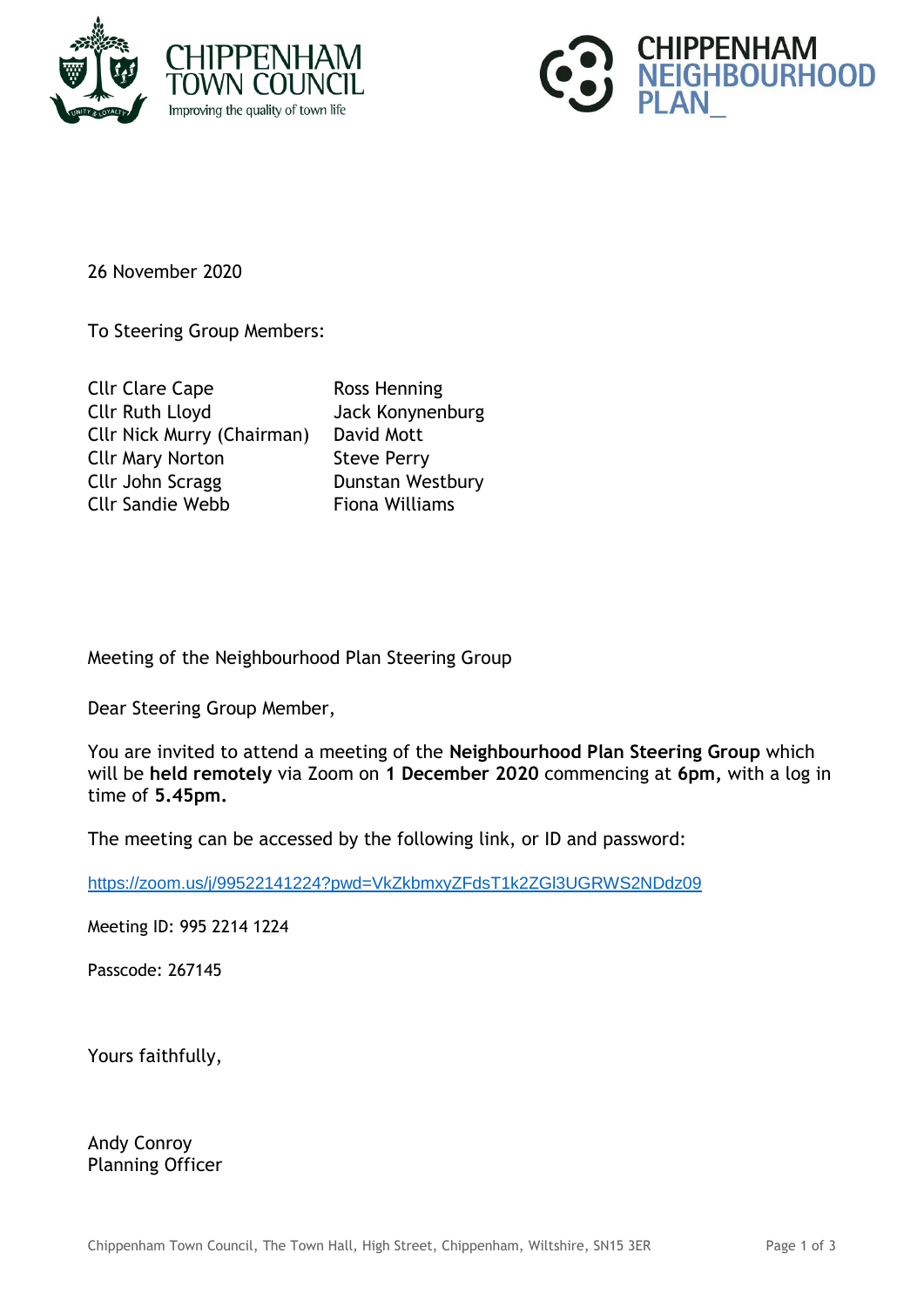## Agenda

## **Neighbourhood Plan Steering Group Meeting – 1 December 2020, 6pm, Remote Meeting (via Zoom)**

| 1. | <b>APOLOGIES FOR ABSENCE</b>                                                                                                                                                                                 |
|----|--------------------------------------------------------------------------------------------------------------------------------------------------------------------------------------------------------------|
| 2. | DECLARATION OF INTEREST                                                                                                                                                                                      |
|    | All Members of the Steering Group are reminded to declare any pecuniary or non-<br>pecuniary interests they may have, in accordance with the Town Council's latest<br>approved Code of Conduct               |
| 3. | PROTOCOL FOR VIRTUAL MEETINGS OF THE NPSG                                                                                                                                                                    |
|    | To note, and to apply, the Protocol to this virtual meeting (copy attached)                                                                                                                                  |
| 4. | <b>MINUTES</b>                                                                                                                                                                                               |
|    | To approve as a correct record and to sign the draft minutes of the meetings held on 3<br>November 2020 (copy attached)                                                                                      |
| 5. | <b>CHAIRMAN'S ANNOUNCEMENTS</b>                                                                                                                                                                              |
| 6. | <b>NEXT STEPS</b>                                                                                                                                                                                            |
|    | Planning Officer to provide verbal update on outcome of meeting with CTC Corporate<br>Management Team in respect of options to progress Plan through 2021 election<br>period/purdah and Reg. 14 Consultation |
| 7. | POLICY PLANNER                                                                                                                                                                                               |
|    | To note the updated Policy Planner                                                                                                                                                                           |
| 8. | <b>DRAFT POLICIES REVIEW</b>                                                                                                                                                                                 |
|    | To agree in principle or recommend adjustments to the following draft policy:                                                                                                                                |
|    | • 8.1 Business Incubator Units                                                                                                                                                                               |
|    | To agree in principle or recommend adjustments to each draft policy/item (which have<br>been amended and brought back to SG Members at their request):                                                       |
|    | • 8.2 - Chippenham Design Guide                                                                                                                                                                              |
|    | • 8.3 - Green Corridors Map                                                                                                                                                                                  |
| 9. | <b>ITEMS FOR NEXT MEETING</b>                                                                                                                                                                                |
|    | Review comments on first draft version of Plan                                                                                                                                                               |